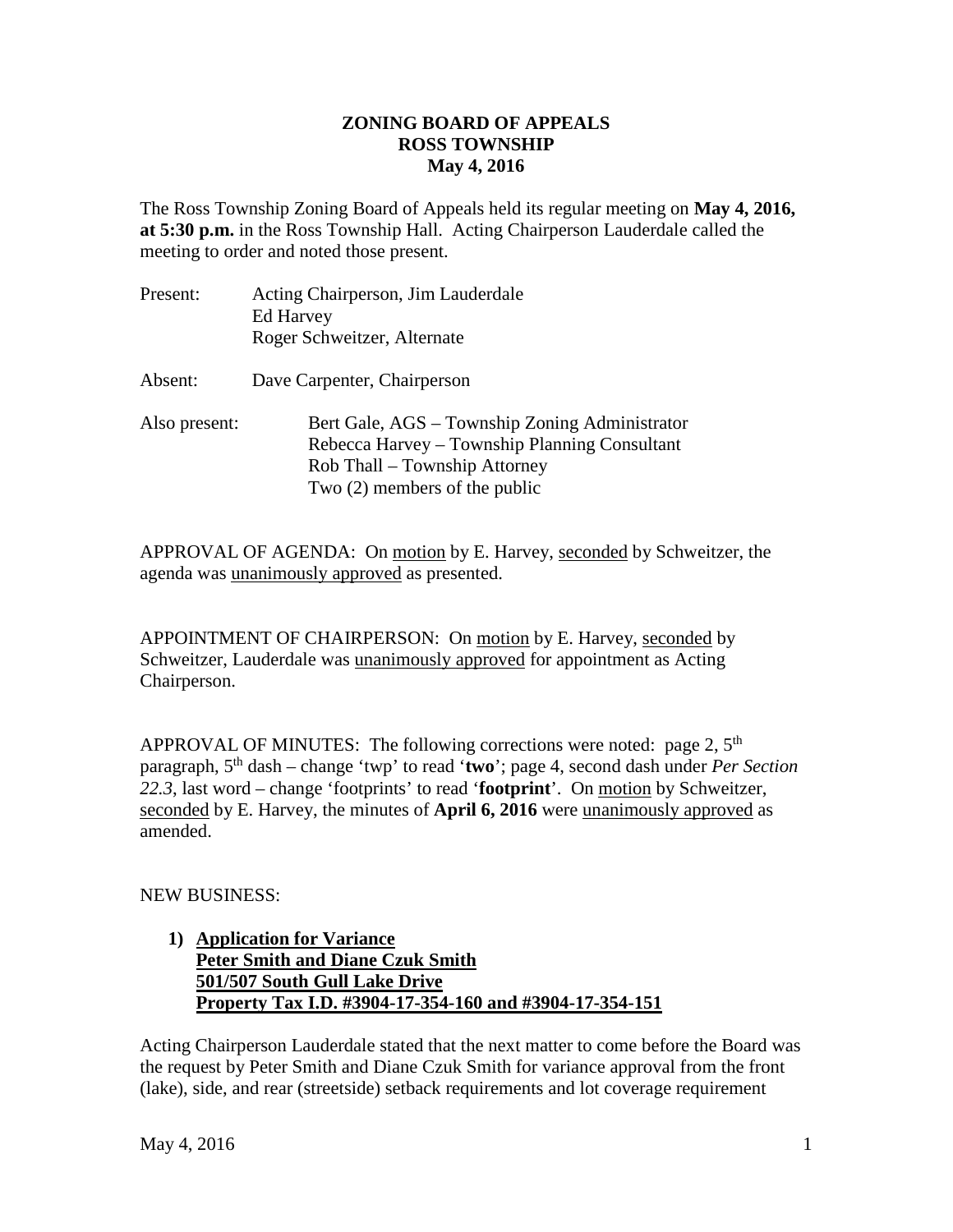established by Article 15, Zoning Ordinance. The subject site is located at 501/507 South Gull Lake Drive and is within the R-1 Low Density Residential District.

Acting Chairperson Lauderdale stated that a letter had been received from the applicant's representative requesting that the matter be 'removed from the agenda of the May 4, 2016 ZBA meeting' . . . 'due to a change in circumstances'. He referenced the letter dated April 27, 2016 submitted/signed by Jeff Visser of J. Visser Design.

Acting Chairperson Lauderdale further noted receipt of a letter from David Krouse dated April 28, 2016. He stated that Mr. Krouse is a neighbor of the subject property and has expressed support for the variance requests from the rear setback requirement and lot coverage requirement but objects to the requested front setback requirement.

Attorney Thall stated that the letter from the applicant does not state a request for the matter to be 'withdrawn' . . but rather to 'remove the request from the agenda'. . which suggests that a postponement of the matter may instead be requested.

Schweitzer moved to postpone consideration of the matter to the June 1, 2016 regular Zoning Board of Appeals meeting pursuant to the applicant's request dated April 27, 2016. E. Harvey seconded the motion. The motion carried unanimously.

## **2) Interpretation Sections 17.1/17.2 – Dock Rental**

Acting Chairperson Lauderdale provided the Board with an overview of the dock rental issue presented to the Planning Commission. He explained that the Zoning Administrator had requested amendment of Section 17.2 to clarify the prohibition of dock rental in the Township. In consideration of the proposed amendment, the Planning Commission had requested legal review of the proposed changes to Section 17.2 and the existing provisions applicable to access lots/access lot beneficiaries set forth in Section 17.1.

Acting Chairperson Lauderdale noted that Attorney Thall provided the following consult:

- Adopting new text implies that the existing text (Sections 17.1 or 17.2) does not address the matter of dock rental. This has the potential impact of creating claims of lawful nonconformity upon the adoption of the 'new' standard.
- If the Planning Commission concludes that Section 17.1 requires clarity in its regulation of dock rental . . a request should be directed to the ZBA for formal interpretation. This would allow any subsequent revision to Section 17.1 or 17.2 to be declared a confirmation or clarification of an already existing standard.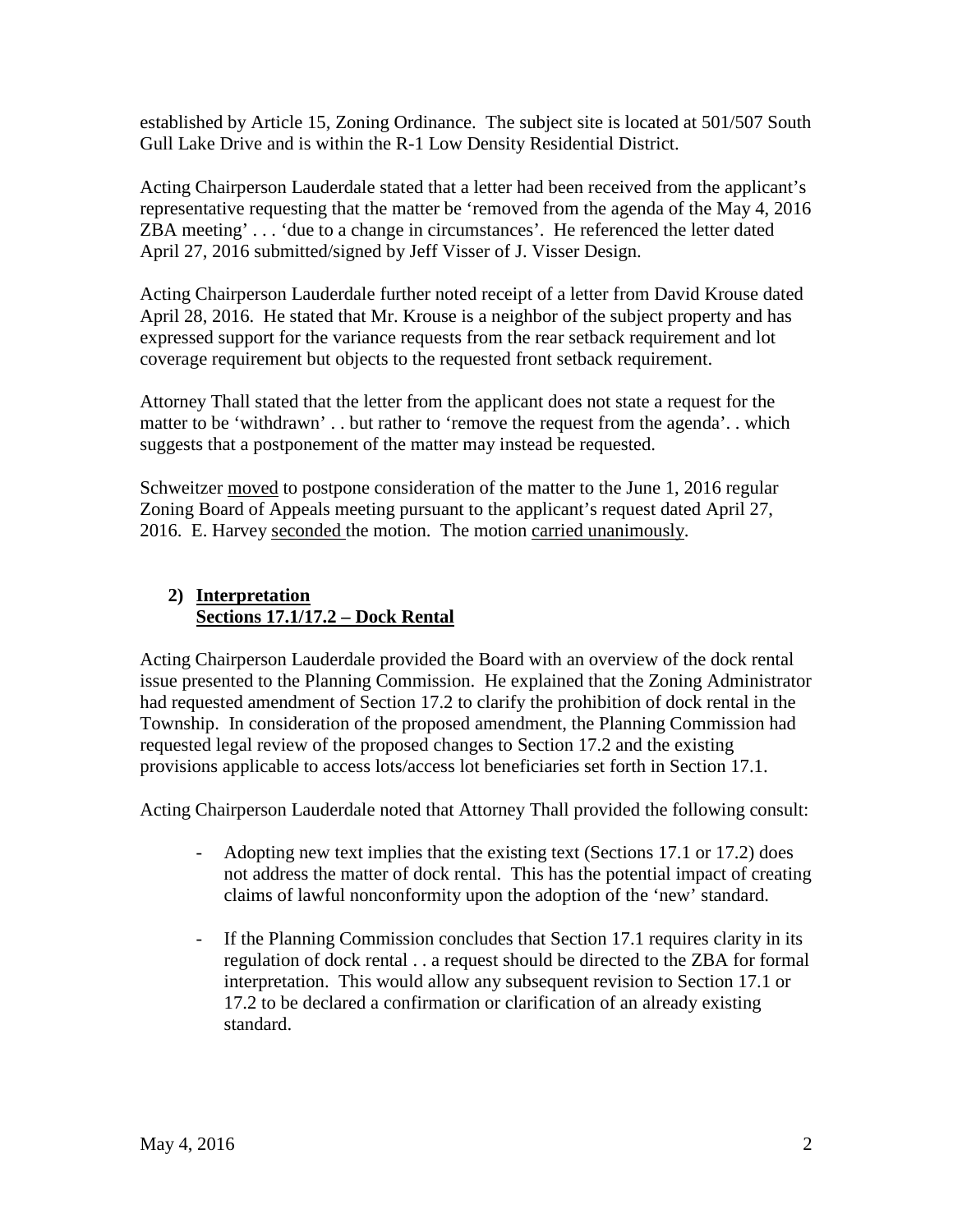Attorney Thall confirmed his direction to the Planning Commission, adding that a formal interpretation on the matter by the Zoning Board of Appeals will establish the bench line standard from which amendments can then be made.

E. Harvey stated that Sections 17.1/17.2 clearly define authorized dock users. That is,

- an *'access lot'* is defined by Ordinance as *'a type of waterfront lot providing for private or common access to a waterway for one or more access lot beneficiaries.'*
- an *'access lot beneficiary'* is defined by Ordinance as *'the owner/occupant of a waterfront lot and any other person with right of access to a waterway and/or use of a waterway through a waterfront lot, in whole or in part, by fee ownership, easement, lease . . .'* This defines who is allowed to lawfully access/use the waterfront through a specific waterfront lot.
- Section 17.1 establishes minimum standards for access lots.
- Section 17.1 prohibits the use of an access lot for boat launching purposes and allows only one dock per theoretical buildable lot.

He noted support for the Planning Commission's interest in clarifying the existing Ordinance text as it relates to dock rental but reiterated his position that Section 17.1 already prohibits dock rental by virtue of limiting the use of a waterfront lot to a lawful access lot beneficiary.

In continued Board discussion, it was noted that the proposed revision to the definition of *'access lot beneficiary'* to clarify that '*members of the same family as defined by Section 2.2 of this Ordinance shall be collectively considered as one access lot beneficiary'* may be appropriate for the Planning Commission to consider.

Attorney Thall confirmed that without the proposed change to the definition of *'access lot beneficiary'*, authorized use of the access lot, and therefore the dock, would not automatically extend to a family member that was not an owner/occupant of the lot.

Board members agreed that such use does not seem to be the problem but rather the rental of dock space to non-qualified access lot beneficiaries . . but recognize that the task of the ZBA is to interpret the existing text and not to offer opinion on any proposed text.

E. Harvey then moved to interpret that the current standards set forth in Section 2.2 – Definitions and Section 17.1 – Waterfront Lot Access and Use Regulations prohibits dock rental. Schweitzer seconded the motion. The motion carried unanimously.